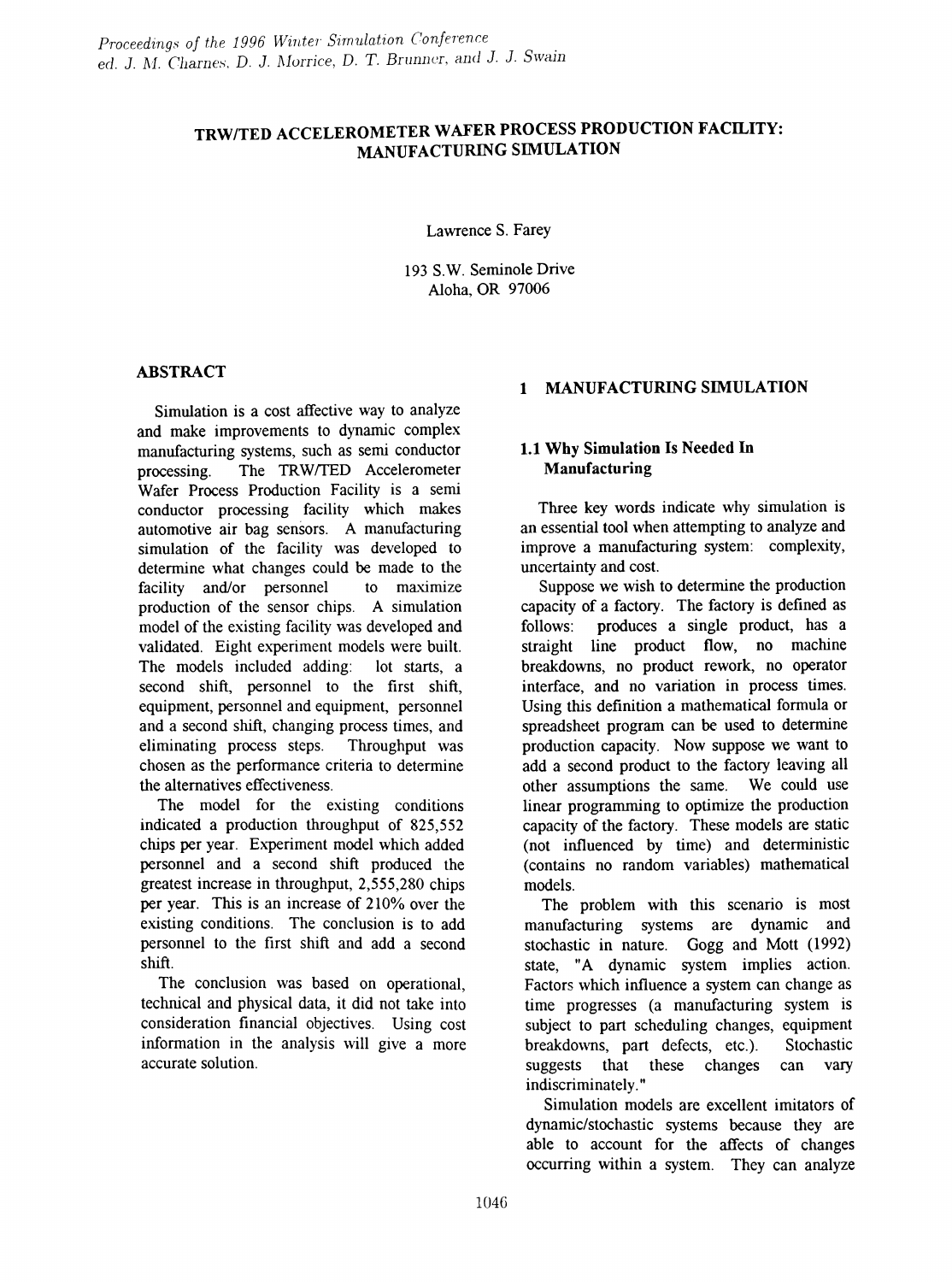complex systems with nonlinear product flows and operator interface with machines. They can account for uncertainty by handling product rework, machine breakdowns, and variable process times.

Organizations must be able to react quickly to changes from the market place, changes in technology, and changes on the factory floor. Using a validated simulation model, developed with the proper software, a company can make decisions on the computer before implementing them on the factory floor. This is a very cost effective way of determining a course of action.

### 1.2 Simulation Software

There are numerous simulation software packages currently available. In choosing a package the user should look for three characteristics: speed, flexibility and animation. Taylor II software was chosen because it excels in all three characteristics.

Speed: Taylor II uses an optimized simulation algorithm that guarantees fast simulation runs. Simulations can be run for a fixed time or until a certain condition is reached.

Flexibility: Taylor II is a menu driven package that allows the user to graphically build models by positioning resources like machines, buffers, conveyors, reservoirs, warehouses, transports and labor on the screen. Details are added to the model by using pre defined parameters, distributions and Taylor interface language. Information on model runs is collected through several pre defined reports or through user created reports.

Animation: Animation servers two purposes: model verification (does the model behave as intended?) and presentation of the model and results. Because the animation is integrated into Taylor II and can be used instantly, it will verify (or refute) the model immediately.

Taylor II's combination of these three characteristics gives the experienced simulation user the flexibility and performance to model the most complex systems and present the results in a timely manner with as much detail as the project requires.

## 2 ACCELEROMETER FACILITY MODEL

## 2.1 Problem Definition

The production of the air bag sensors (semi conductor chips) developed by the accelerometer facility has been a success. Requests for the sensor by the automotive industry is increasing. To determine if these requests can be met, the maximum capacity of the facility must be established.

There area four methods of maximizing the capacity of the existing facility: add employees, add process equipment, add employees and process equipment, and change or eliminate process steps.

Changing the physical layout will not be considered since the original layout was developed taking into consideration process flow, cleanliness requirements, and air flow dynamics of the clean rooms.

Adding employees is restricted floor space in the clean rooms, the skill level required to operate the equipment, and machine cycle times. The machine cycle times prevent an employee from being assigned to only one machine or work station.

Equipment should be added at the bottleneck points. These points were determined through interviews with the accelerometer personnel and by observation. The bottlenecks occur at the Ultratech 1000 and the Dektak in lithography and the VWR ovens in metals.

Through experiments being conducted the accelerometer personnel feel the process can be changed as follows: the process time for the VWR oven can be reduced, the process time for the Dektak can be reduced, and the process steps for the sensor stops can be eliminated. With more experience and training the set up times for the Ultratech 1000 and the Dektak can be reduced.

#### 2.2 Simulation Goal

Determine the maximum output of accelerometer parts (chips) from the TED Accelerometer Wafer Processing Facility at Space Park in Redondo Beach.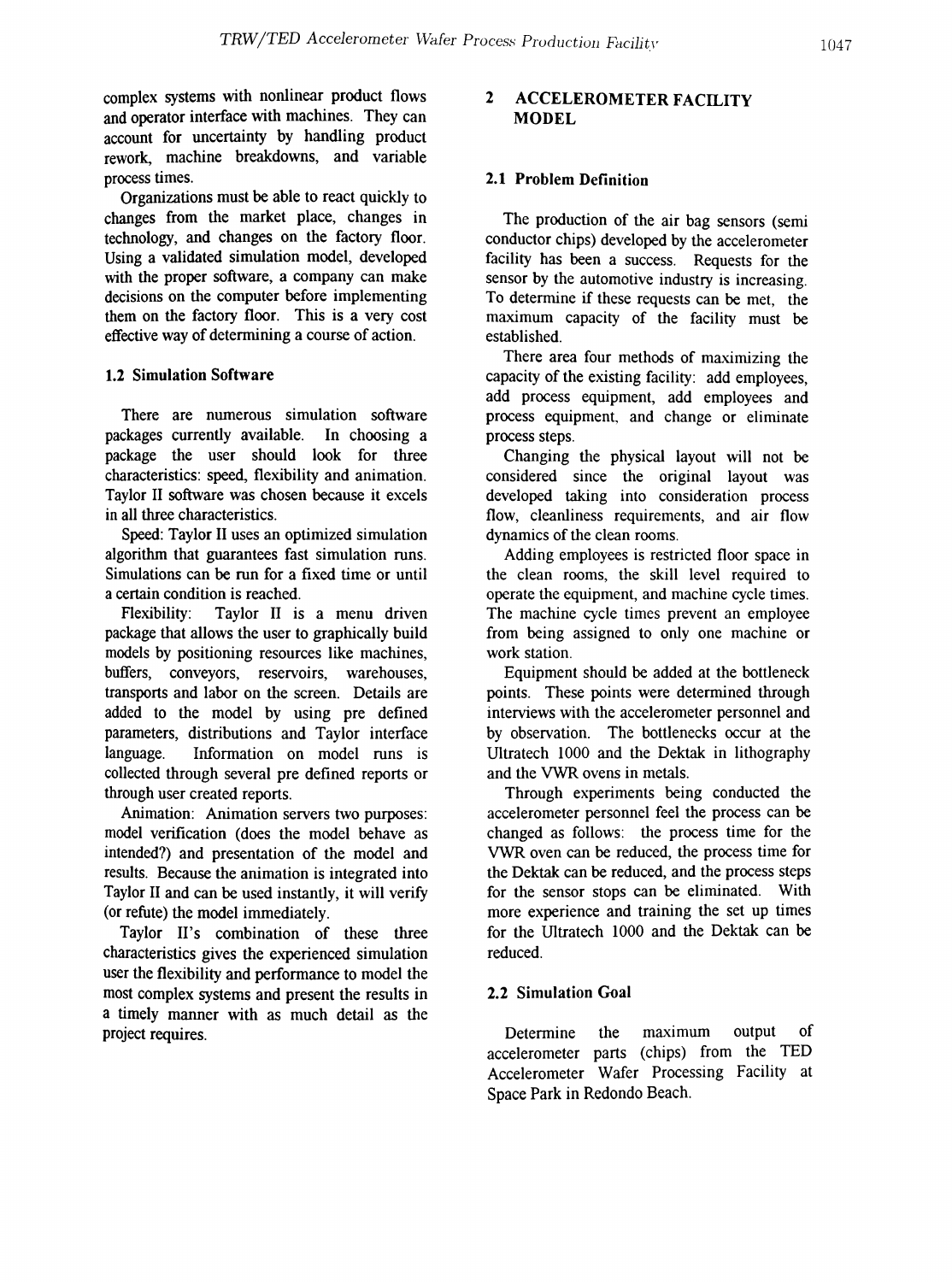# 2.3 Criteria

This is the performance index of how the alternative's effectiveness will be evaluated. The performance criteria will be throughput (number of wafers processed per week).

# 2.4 Assumptions

- 1. The set up and process time values supplied by the accelerometer facility personnel accurately describe the operation of the facility.
- 2. One shift is 8 hours.
- 3. Each employee is considered proficient at operating all equipment in their area.
- 4. No personal fatigue or delays are considered for the employees.
- 5. There are 12 wafers in each lot, 2,100 chips on each wafer.
- 6. There is no scrap.
- 7. The equipment breakdown (MTBF) and repair time (MTTR) will use the Weibull distribution. Times are estimated by accelerometer facility personnel.
- 8. There is no starting WIP.

# 2.5 Input Parameters.

- 1. Quantity of equipment.
- 2. Quantity of labor.
- 3. Machine cycle times (with distributions).
- 4. Machine set up times.
- 5. Machine breakdown and repair times (with distributions).

# 2.6 Model Descriptions

Model  $0$  - Existing conditions: 12 lots in the system, one shift, two employees in lithography, two employees in metal, one employee in final assembly.

Model 1 - Increase lot starts from 12 to 16. All other conditions remain the same.

Model 2 - Add a second shift. Duplicate the first shift conditions.

Model 3 - Add a third employee to the lithography area and a third employee to the metal area. Assume the added employees have the same skill levels and are proficient at operating equipment as the existing employees. All other conditions remain the same.

Model 4 - Add one Ultratech 1000, one<br>Krak and one VWR oven. All other Dektak, and one VWR oven. conditions remain the same.

Model 5 - Combine models 3 and 4.

Model 6 - Combine models 2 and 3.

Model 7 - Change the process time for the VWR oven from 65 hours to 8 hours. Change the set up time for the Ultratech 1000 from 30 minutes to 15 minutes. Change the Dektak set up time from 10 minutes to 0 minutes and the run time from 68 minutes to 30 minutes. All other conditions remain the same.

Model 8 - Remove the process step for the sensor stops. All other conditions remain the same.

"Multiple model replications are always required when stochastic are involved. A general rule of thumb is to always perform at least three to five replications for each<br>experiment "  $(G \circ \theta \otimes \mathcal{R})$  Mott 1992) Four experiment." (Gogg  $&$  Mott 1992) simulation runs of 2000 hours each were performed for each experiment.

# 2.7 Results

The results of the simulation runs are ranked in descending order based on throughput.

# Table 1: Wafer and Chips Throughput

| Model | Ave. Wafer/Week | Ave. Chips/Year |
|-------|-----------------|-----------------|
| 6     | 23.40           | 2,555,280       |
| 2     | 15.96           | 1,742,832       |
| 8     | 12.18           | 1,330,056       |
| 5     | 9.90            | 1,081,080       |
| 3     | 9.87            | 1,077,804       |
| 7     | 9.60            | 1,048,320       |
| 4     | 8.34            | 910,728         |
|       | 8.02            | 875,784         |
|       | 7.56            | 825,552         |
|       |                 |                 |

# 2.8 Analysis

When stochastic are used statistical analysis should be performed to determine if there is a difference in the means of the simulation results. Comparisons will be made between models where the mean values in the results are "close" to each other. As an example, the average difference between model 2 and model 3 is approximately 6 wafers per week. These models will not be compared because from observation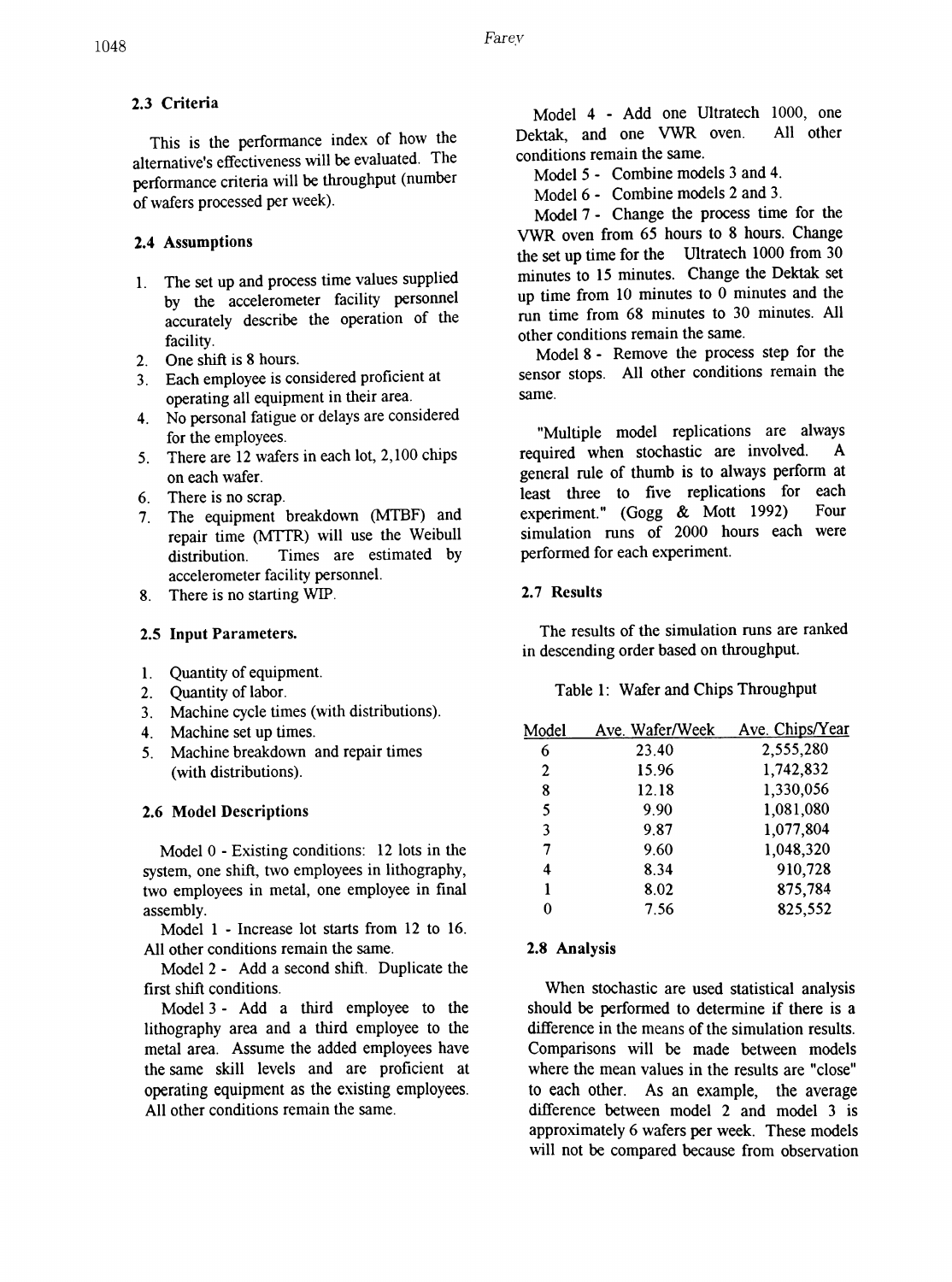there is a significant difference between the two means. Statistical analysis is not required to conclude that model 2's throughput is superior to model 3's throughput.

A paired-t test will be used to compare close alternatives. The paired-t test uses the statistic for small sample test concerning mean, the onesample t-test. The mean and standard deviation used in the calculations are found by using the difference between the two means being tested. The t value calculated is used to test the hypothesis that the two means are equal. The confidence level is 90%. The test requires the number of model replications performed for each alternative be equal. Common random number streams must be used with model replications.

If  $t > 2.353$ , there is a statistical difference between the means and the model with the larger mean is superior. If  $t < 2.353$ , there is no statistical difference between the means and one model is not superior to the other.

Comparisons will be made between: (I) model 0 and model 1,  $(2)$  model 0 and model 4, (3) model 3 and model 4, (4) model 3 and model 5, (5) model 3 and model 7, (6) model 4 and Model 5, (7) Model 4 and Model 7, (8) model 5 and model 7.

Table 2: t Value Comparison

| Comparison             | t value | Choice  |
|------------------------|---------|---------|
| 1) model 0 and model 1 | 1.0395  | none    |
| 2) model 0 and model 4 | 3.8060  | model 4 |
| 3) model 3 and model 4 | 7.0952  | model 3 |
| 4) model 3 and model 5 | 0.1901  | none    |
| 5) model 3 and model 7 | 2.1828  | none    |
| 6) model 4 and model 5 | 10.069  | model 5 |
| 7) model 4 and model 7 | 8.3446  | model 7 |
| 8) model 5 and model 7 | 5.0000  | model 5 |

### 2.9 Conclusions

Simulation is intended to provide a reasonable estimate of the systems behavior. There are hundreds of scenarios (experiments) which can be simulated using the model. The scenarios chosen were determined by estimating which conditions could most likely be changed.

The goal of the simulation study was to determine the maximum output of accelerometer parts from the facility. The models are listed in order, from most desirable to least desirable, based on the selected

performance criteria. (1) model 6, (2) model 2, (3) model 8, (4) model 5 or model 3, (5) model 3 or model 7, (6) model 4, (7) model 1.

The to maximize production based on throughput one employee should be added to both lithography and metals and a second shift should be added.

A test model with two employees added to both lithography and metal was run. The additional employees did not add to the throughput of the facility due to the dynamics of the product, equipment, and employees.

#### 3 RECOMMENDATIONS

#### 3.1 Financial Considerations

This simulation project used operational, technical and physical data. The conclusions were based on this data and did not take into consideration financial objectives. Therefore, it is important that potential solutions be evaluated using financial data. It is necessary to determine what financial data should be included in the simulation analysis. Generally, manufacturing simulations will impact operational costs (direct material, direct labor, and overhead). However, they may also impact general and administrative costs, capital costs, and depreciation.

An important objective for any organization is to reduce wait time and inventory carrying costs. Wait time is non-value added time and can dramatically add to the cost of production. Carrying costs have traditionally been hidden costs and are usually not included in the production decision making process. Simulation is the most effective tool for measuring and substantially reducing wait times and carrying costs.

Gogg & Mott (1992) state that costs can be integrated with simulation projects in three ways: full integration, partial integration, and external integration. Full integration requires all cost information be processed within the simulation. No additional data processing is required to obtain the cost results used for analysis and determining a course of action. Partial integration means some cost information is processed within the simulation. Other costs are processed externally and the results are added to the simulation cost results for analysis and action. External integration means all cost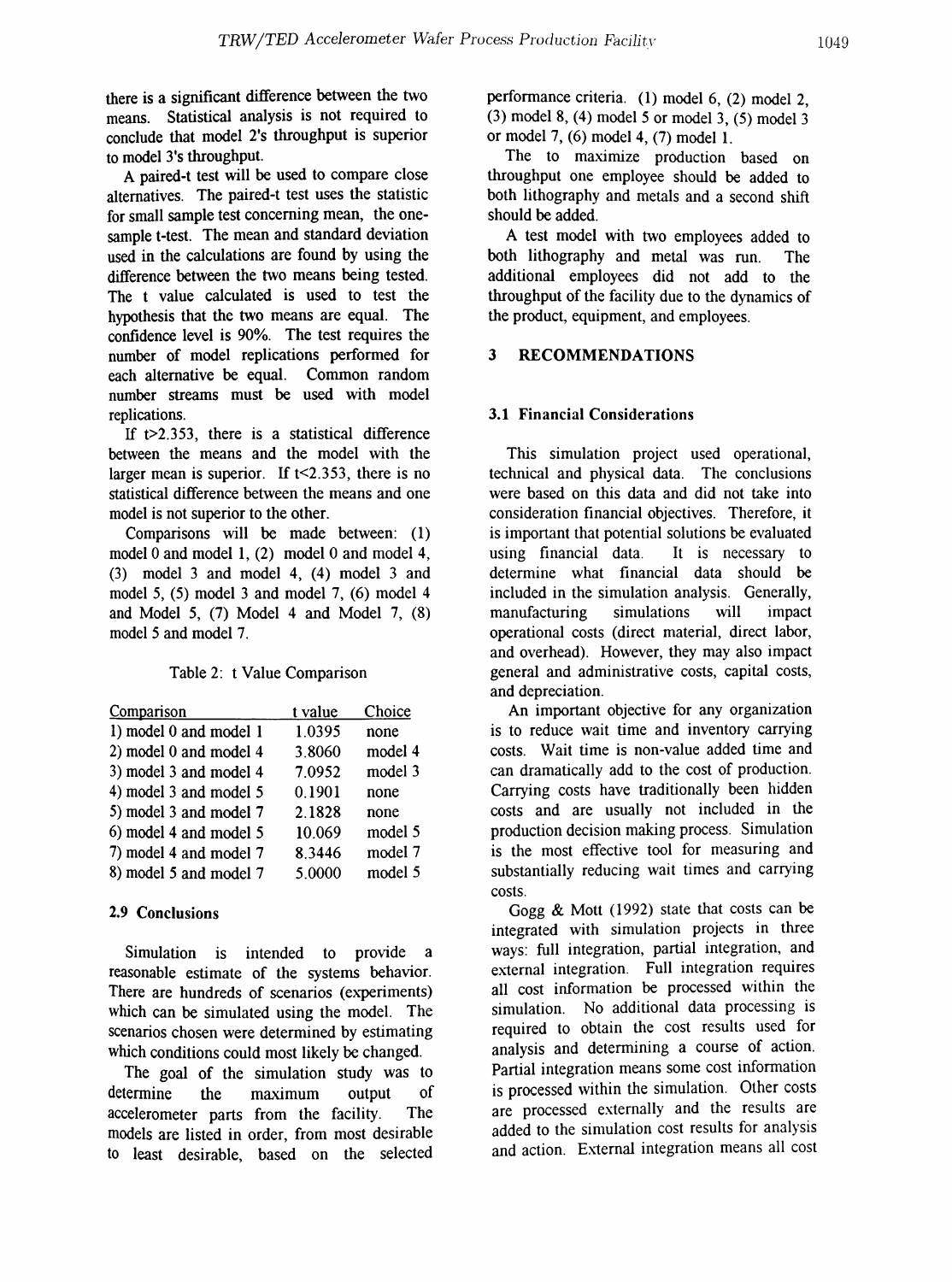information is processed outside the simulation. The cost information is integrated with the simulation results for analysis and course of action.

Taylor II software is capable of allowing full integration of cost data by using fixed, variable and interest cost parameters for all elements in the model. Fixed costs represent the amount of money per time interval. The fixed costs are always counted, whether a machine is busy or not. A negative value can be entered to accumulate depreciation costs. Variable costs represent the amount of money per busy time interval. The variable costs are only counted over the period of time the element was busy. This can be utility costs and consumable material costs. Interest cost values represent an amount of money per time interval per product. The more products in the system and the longer they are stored, the higher the total interest cost. This parameter is used to accumulate wait time and carrying costs.

Since Taylor II software is able to perform full integration of costs, it is recommended that cost information be accumulated and added to the simulation models. The models should be run again and the results analyzed using throughput and cost data. This analysis will give a more accurate and complete solution of the problem of maximizing throughput by keeping the costs at a minimum. It will be counter productive to increase the throughput of the facility if the cost per part produced is increased in the process.

# 3.2 Increase Model Accuracy

In addition to output analysis, design of experiment and equipment justification analysis; the accelerometer facility model can be used for process control, shop scheduling, raw material scheduling and product cost analysis. If the model is to be used for additional analysis it is recommended that more accurate empirical data be gathered.

Two sets of data must be collected: employee data and machine data. Employee data consist of machine set up times and employee process times (attended machine cycle times). This data can be collected manually or semi-automatically. Machine data consists of machine process time (unattended machine cycle times), mean time between failure (MTBF) and mean time to repair (MTfR) or "dovm time". This data can

be collected manually, semi-automatically or automatically. The cost and accuracy of data collection increases moving from manual to automatic.

Manual data collection is accomplished by using log sheets. The operator uses a watch and enters start and stop times on the log sheet for employee data and machine data. The problem with this form of data collection is reduced accuracy. The operator may be too busy to enter the time on the log sheet when the operation is finished or, in the case of an unattended machine, the operator may not be present when the machine cycle is finished. In these cases, a guess is made for the stop time. The MTBF is usually an estimate (if any information is recorded at all). The MTrR is usually recorded in a log. The majority of the information supplied by the accelerometer personnel was from log sheets.

Semi-automatic data collection can be accomplished using bar code readers to record employee data and machine data. The operator does not require a watch or writing instruments to record stop and start times. The start and stop times are recorded by using a bar code reader which uses the computers internal clock to record the time values. The MTBF must still be estimated.

Automatic data collection is used for machine data only. This is accomplished by using direct connection of the equipment to a computer. Many pieces of semiconductor process equipment have some form of computer connection (usually RS232). An interface program must be written to collect the information supplied by the equipment. If no computer connection is available, data collection devices can be retrofitted to the equipment. However, the expense for hardware and software development may be high.

# 3.3 Irwindale Facility

The simulation project evaluated the manufacturing process through the facility at Space Park. The simulation should include the process of component placement, bonding, final packaging and final inspection performed at TRW Irwindale. Incorporating the Irwindale operation into this model would allow an analysis of the total process for producing the air bag sensor device. It is recommended data be